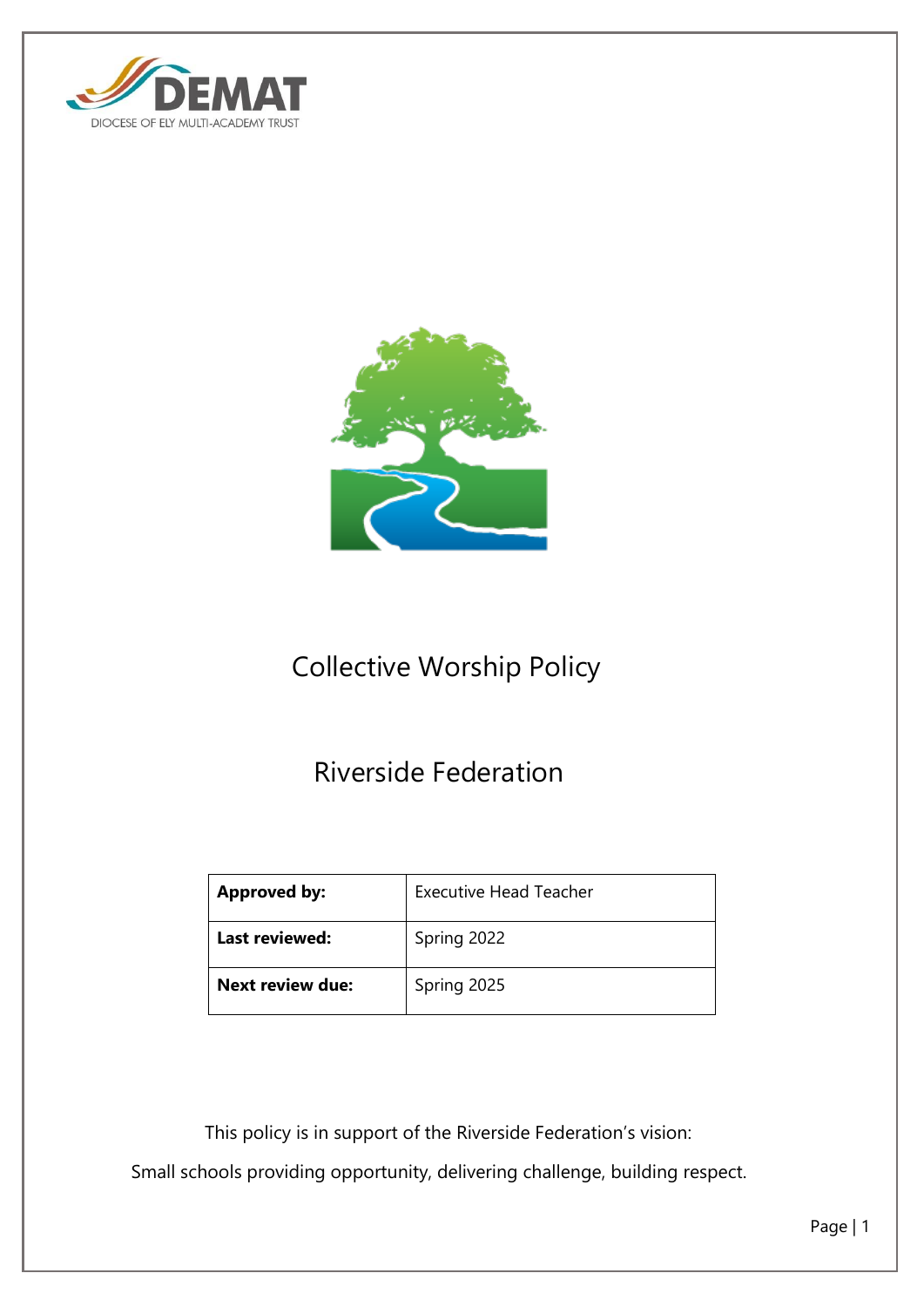## 1. Introduction

This policy outlines the purpose, nature and management of Collective Worship in our school. The implementation of this policy is the responsibility of the Executive Head Teacher and all teaching staff.

## 2. The Nature of Collective Worship

It is a legal requirement that schools provide an act of Collective Worship each day for all pupils. (Education Reform Act 1988). Our acts of worship will be in accordance with the faith and practices of the Church of England.

We understand that 'Collective' means that the worship is appropriate to a group whose members may have different beliefs. In collective worship, children and adults will be responding to the worship on offer in different ways and at different levels. As it is such an important part of our school life, it is vital that collective worship is an experience in which all members of the school community can participate and from which all gain, no matter what their personal commitment or beliefs.

We understand worship to mean attributing honour, value and worth. In Christian worship this would focus on God the Father, Son and Holy Spirit.

## 3. Aims of our Collective Worship

- To provide an opportunity to reflect on the nature of God
- To develop and nurture the spiritual dimensions through experiencing worship and to foster feeling of awe, wonder, thankfulness, mystery ad joy.
- To provide an opportunity to celebrate major and other Christian festivals.
- To heighten awareness of the ultimate questions/realities of life and to provide the opportunity to reflect on these and to support the search for meaning.
- To enable children to appreciate their worth and value to God and to the community and to celebrate gifts, talents and achievements.
- To establish and reinforce the common Christian moral values such as love, peace, kindness, compassion, forgiveness.
- To encourage respect and care for God's creation by a positive attitude to both local and global environmental issues.
- To provide children with opportunities for prayer and worship.

## 4. Entitlement and withdrawal

In accordance with the legal requirement that every child will be provided with a daily act of Collective Worship, every pupil will attend collective worship unless their parents or carers exercise their right to request that their child be withdrawn from daily collective worship on religious grounds.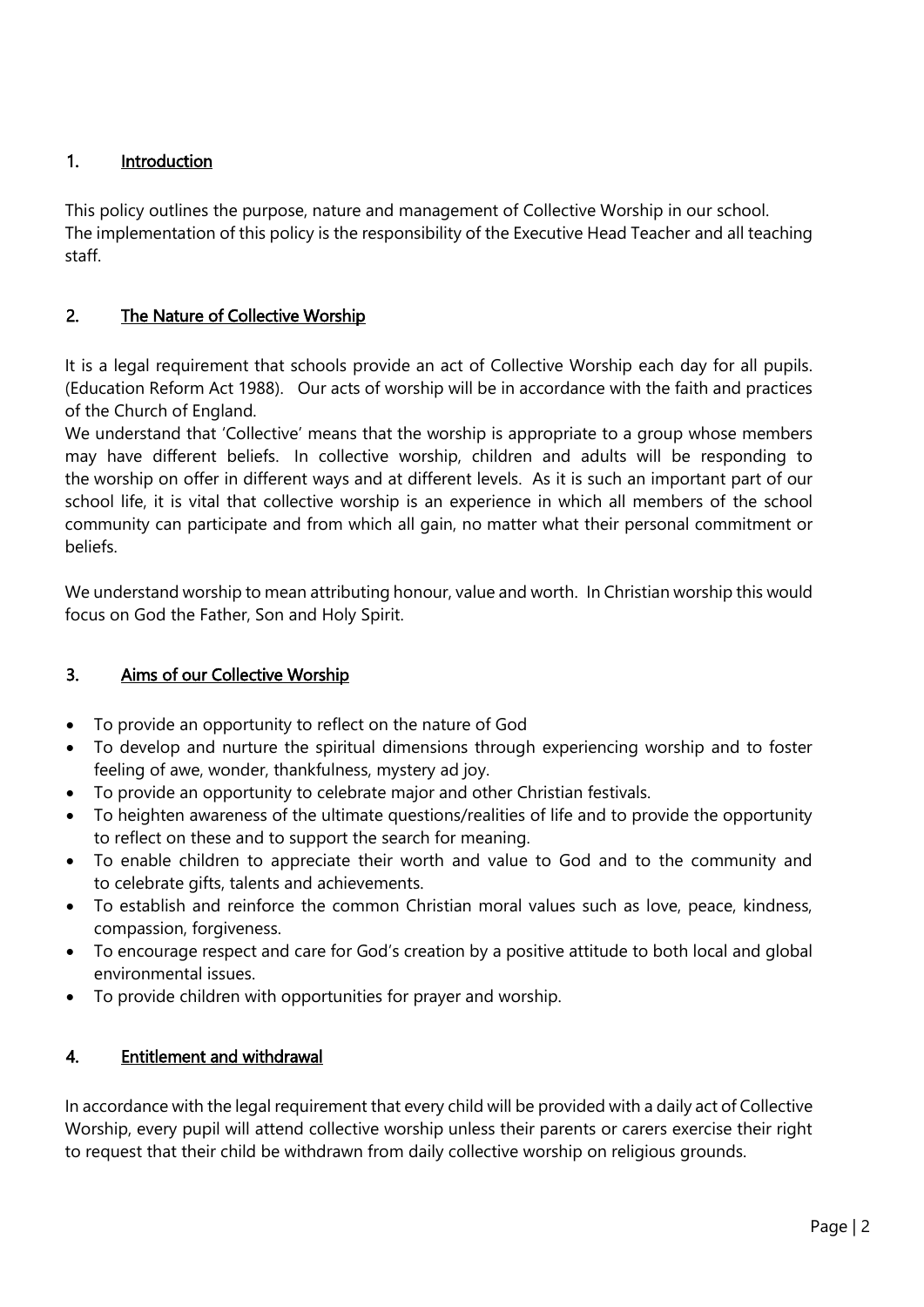Parents wishing to exercise this right must make their request in writing to the Executive Head Teacher. Appropriate arrangements for the supervision of pupils will be made in consultation with the Executive Head Teacher, teachers, governors and parents.

All pupils attending Collective Worship are included in Collective worship regardless of their background, gender, beliefs, race or ability.

#### 5. Implementation

#### 5.1 Content and method

The beliefs encompassed in acts of Collective Worship will be those common to all Christians. We will use a variety of materials to meet our aims, including stories from the Bible, secular stories and stories from other cultures. We will use a variety of presentation styles, stimuli and resources.

Every act of Collective Worship will include a time of prayer and/or reflective silence, hymn(s) or worship song(s), and teaching will include learning about Christianity and its beliefs. The Executive Head Teacher, parish clergy and all teachers will lead collective worship regularly.

#### 5.2 Pattern of Worship

Our Collective Worship will last between 10 and 15 minutes, each day. This will take place as a whole school.

#### 5.3 Planning

Planning for each academic year will take place at the beginning of each term and will follow the Diocese of Ely Collective Worship plan as well as our values plan. The plan may change in response to local, national or world events.

#### 5.4 Pupil Involvement

Where possible children will contribute to Collective Worship. Worship will regularly be led by a class and its teacher.

#### 5.5 Special Assemblies/Act of Collective Worship

These will include the celebration of Christian festivals, class assemblies in church and class sharing assemblies.